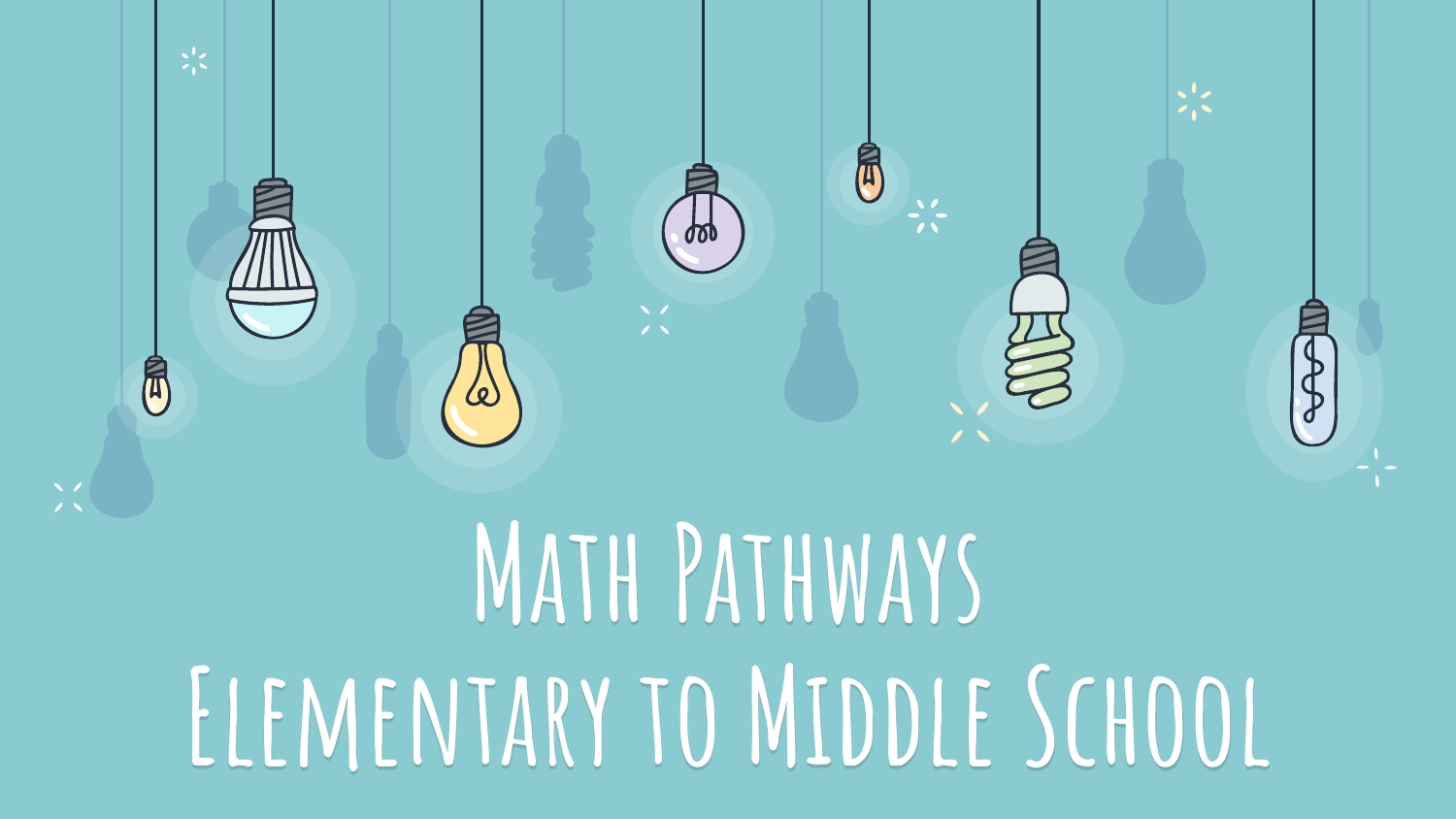### **MISD Mathematics: Meeting the Needs of Our Students**

When transitioning from one math class to the next, our goal is for students to encounter rigorous learning experiences at their

assessed/demonstrated instructional level.

This will position students to successfully meet high expectations and demonstrate proficiency in the [Mathematical Content Standards](http://www.corestandards.org/Math/) and also the [Standards for Mathematical Practices](http://www.corestandards.org/Math/Practice/).

2

同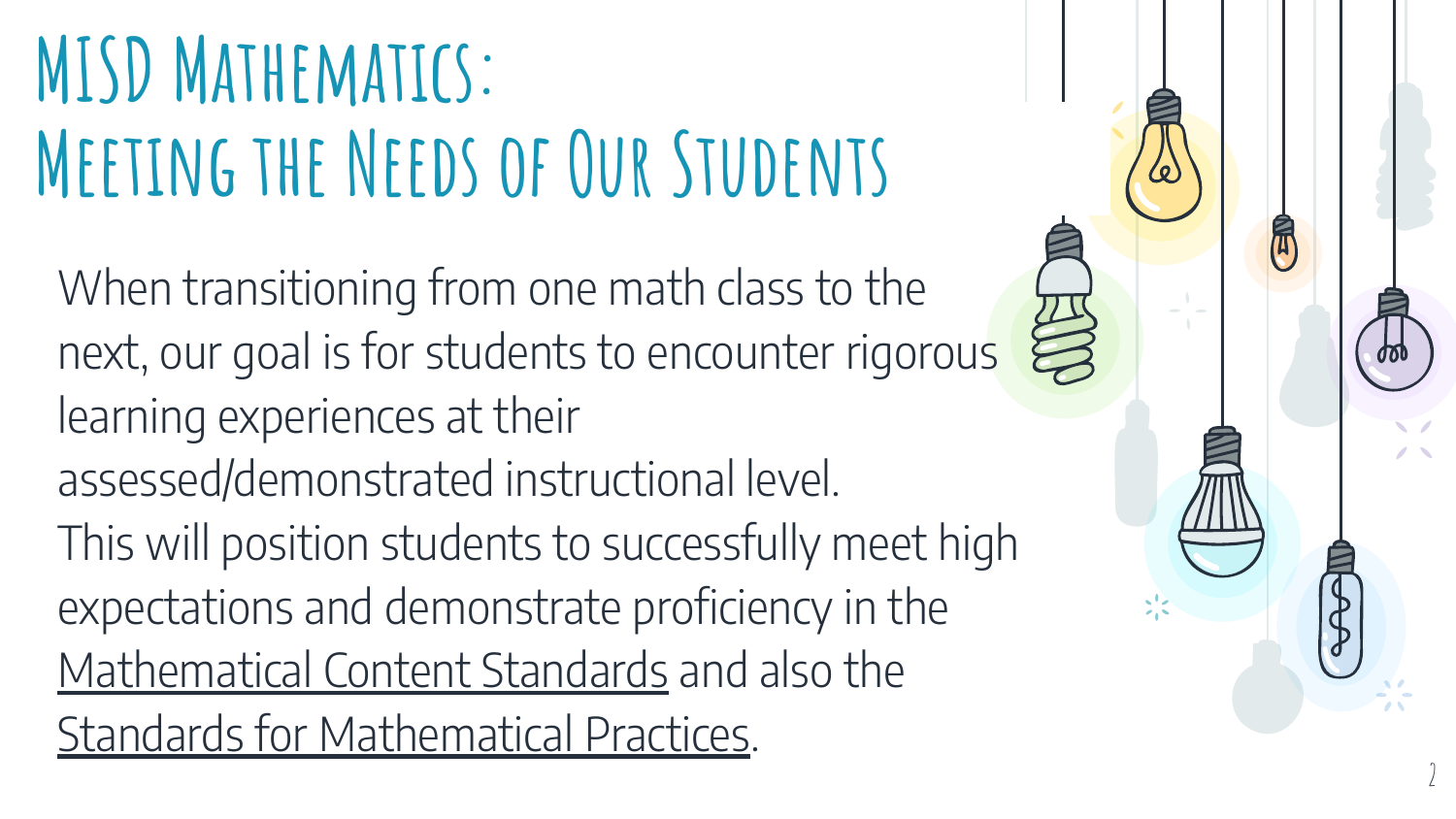## **Interests in change:**

- 1. Ensuring appropriate placement in math courses for student success
- 2. Moving students through a progression of math courses without skipping content
- 3. Providing an opportunity for all students who are ready to reach Algebra 1 at IMS
- 4. Providing multiple math course options for students; on-ramps and off ramps as needed.

3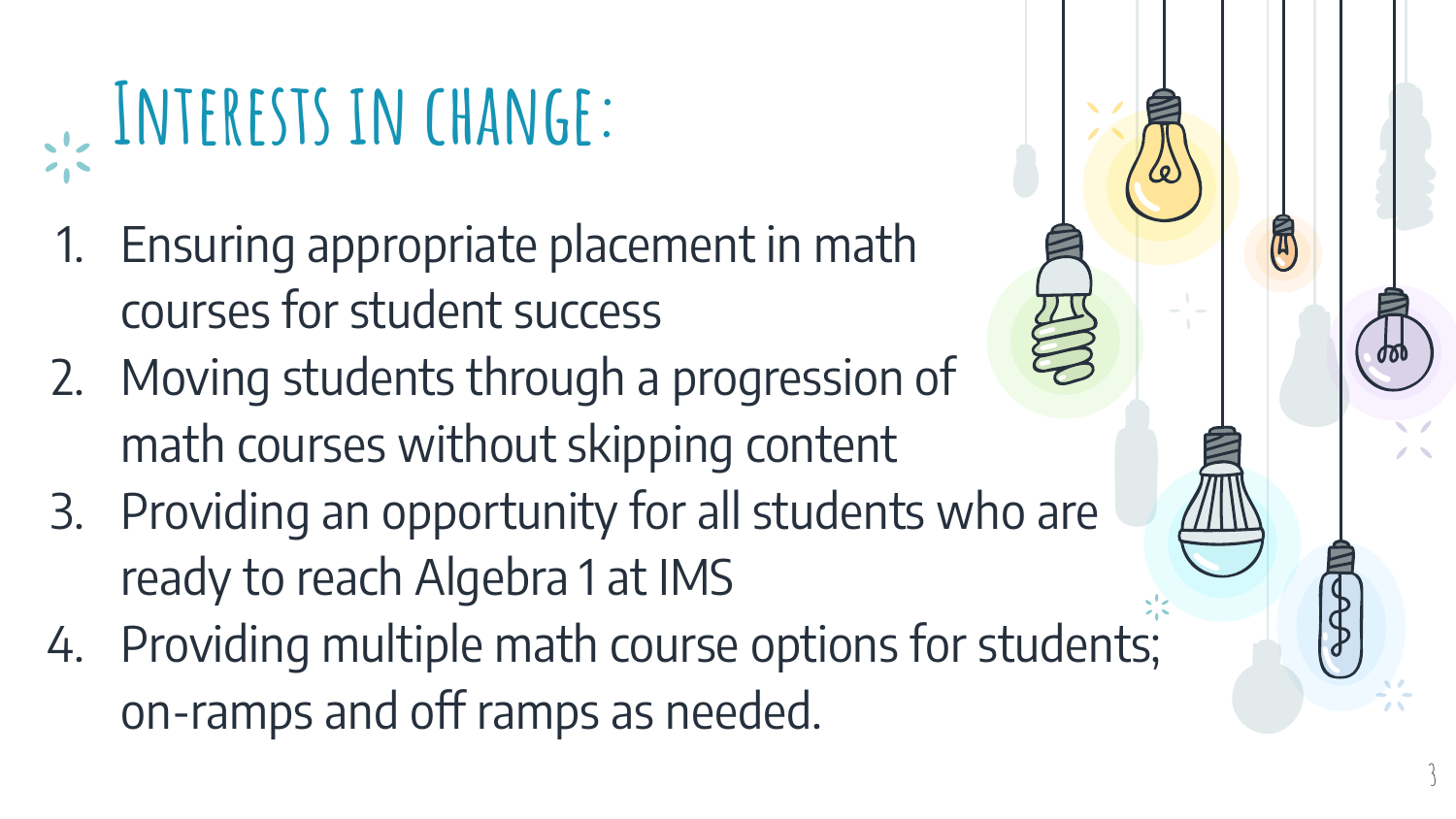### **Commitments to Math Course Pathways**

- ⊹ MISD is committed to providing a typical grade-level math progression; however, we recognize students vary in their readiness for math learning.
- ⊹ MISD is committed to providing access for students to engage in the most appropriate mathematical courses and experiences.
- ⊹ MISD is committed to creating multiple pathways for students to accomplish this goal via "on ramps and off ramps".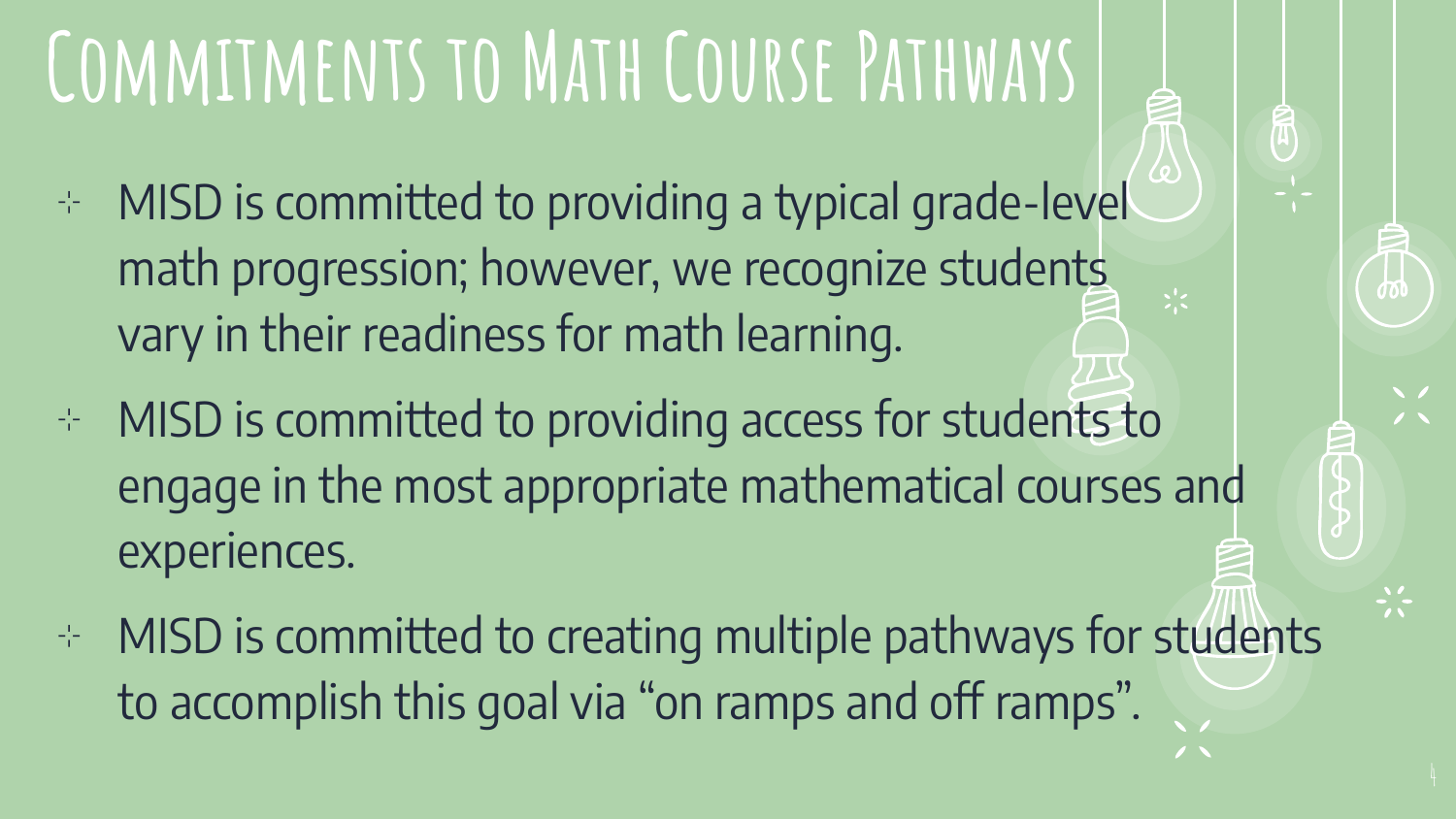#### **Firm Goals:**

- 1. All students will demonstrate proficient mathematical skills identified in a specific course or grade level.
- 2. Through a consecutive progression of mathematical courses, all students will receive rigorous and challenging instruction designed to promote learning at a particular math level.

#### **Flexible Means:**

- 1. Students will have equitable opportunities to show readiness to participate in the most appropriate math course.
- 2. MISD will provide multiple opportunities for a student to be placed in the progression of mathematical courses via "on ramps" with "off ramps" when applicable.

#### **MISD Values:**

- 1. Provide rigorous and challenging learning for all students.
- 2. Create equitable access to these math progression pathways.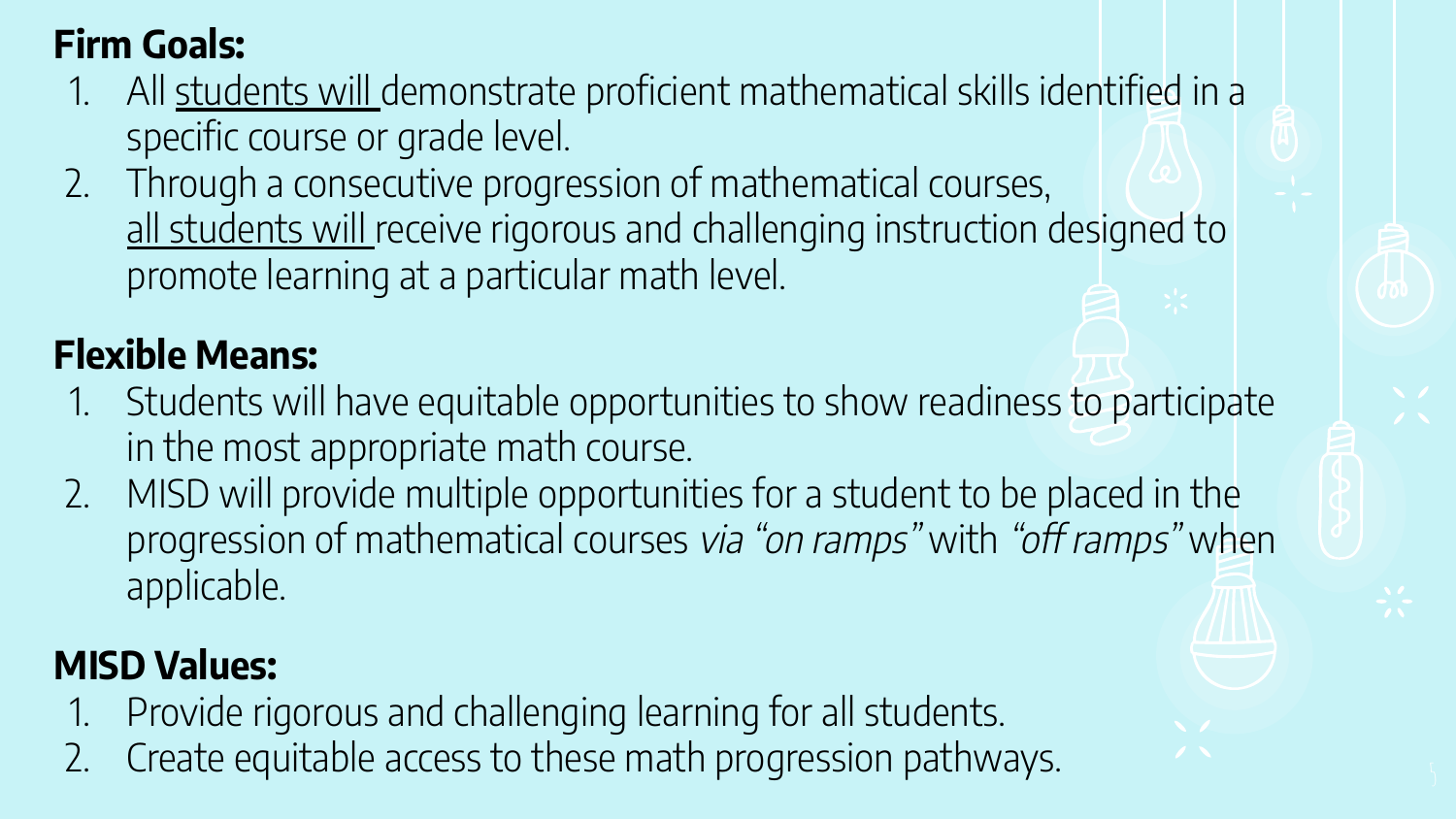# **2 Major changes to Math at IMS**

- 1. Course title changes
- 2. Addition of new "compacted" math course starting in 2023/2024 school year



6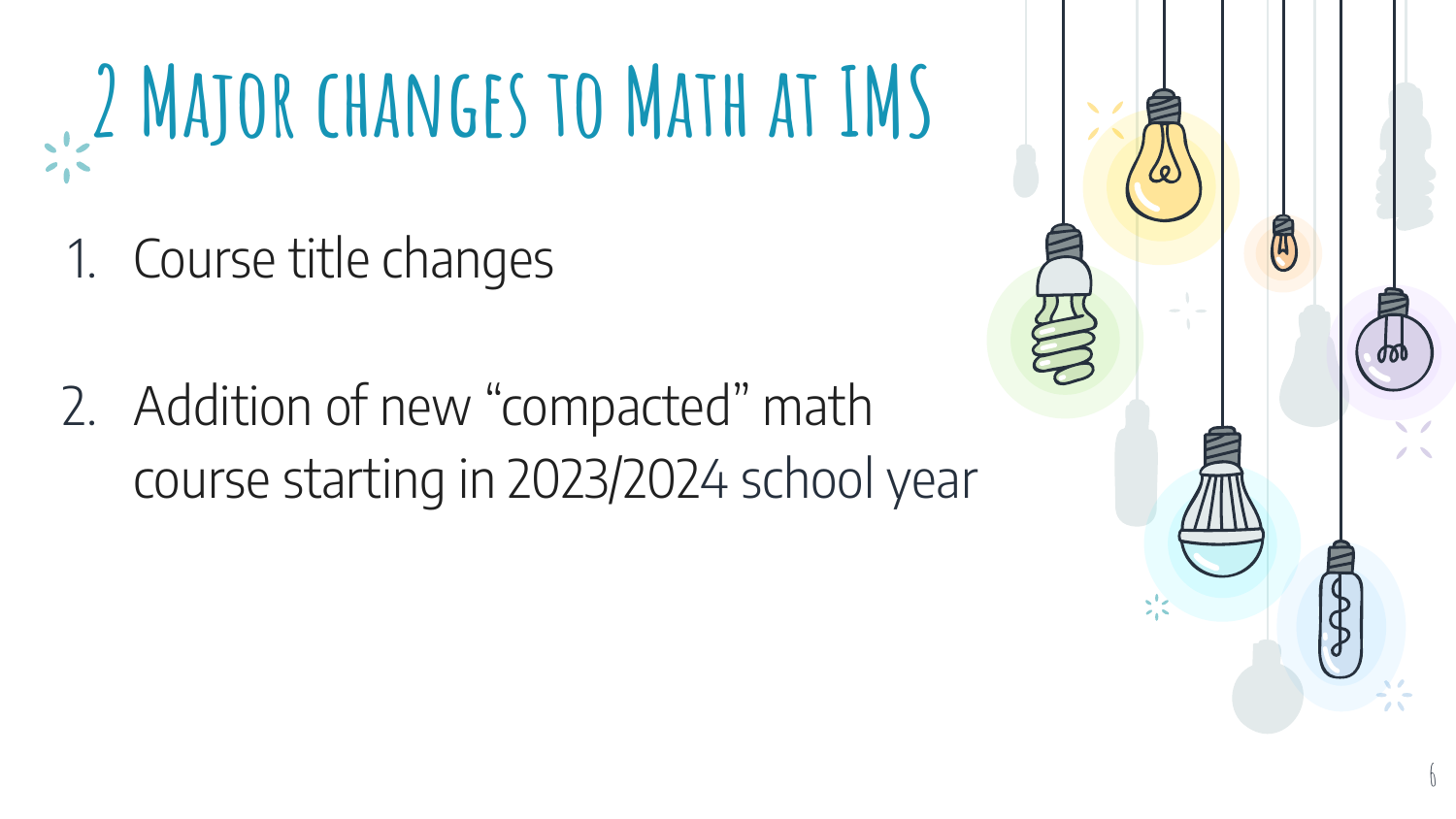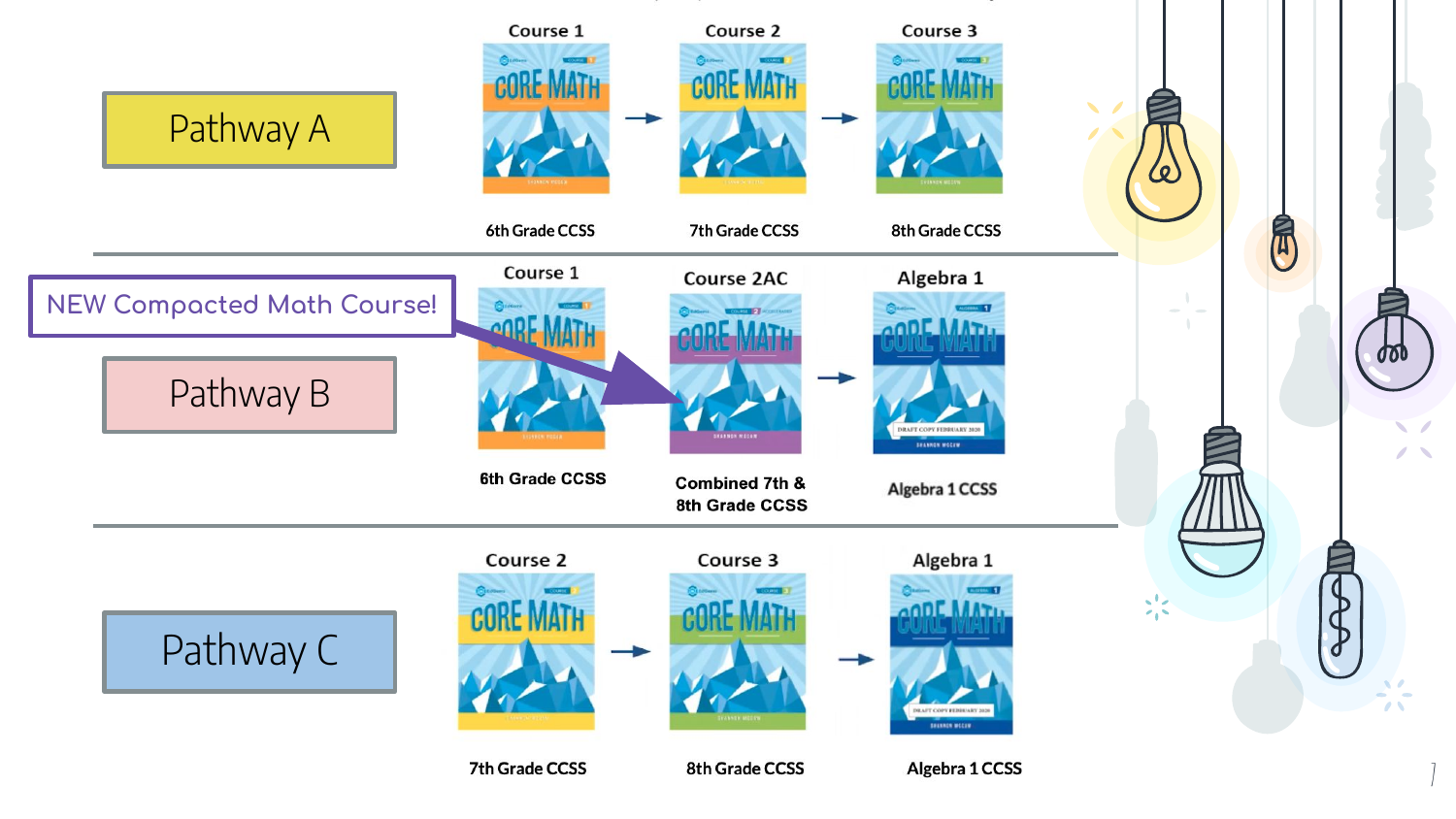**Flexible Pathways:** On-ramps & Off-ramps when needed

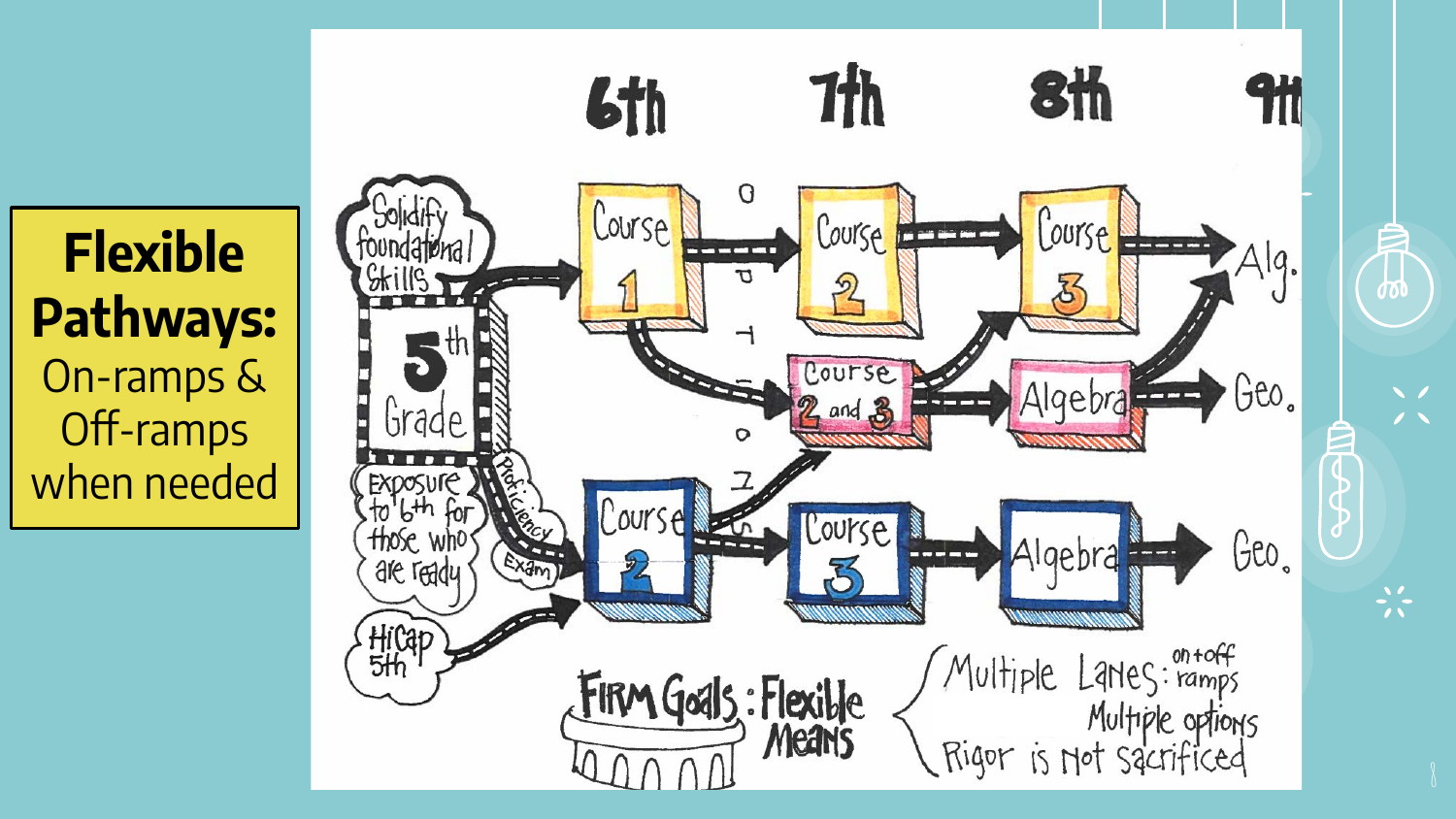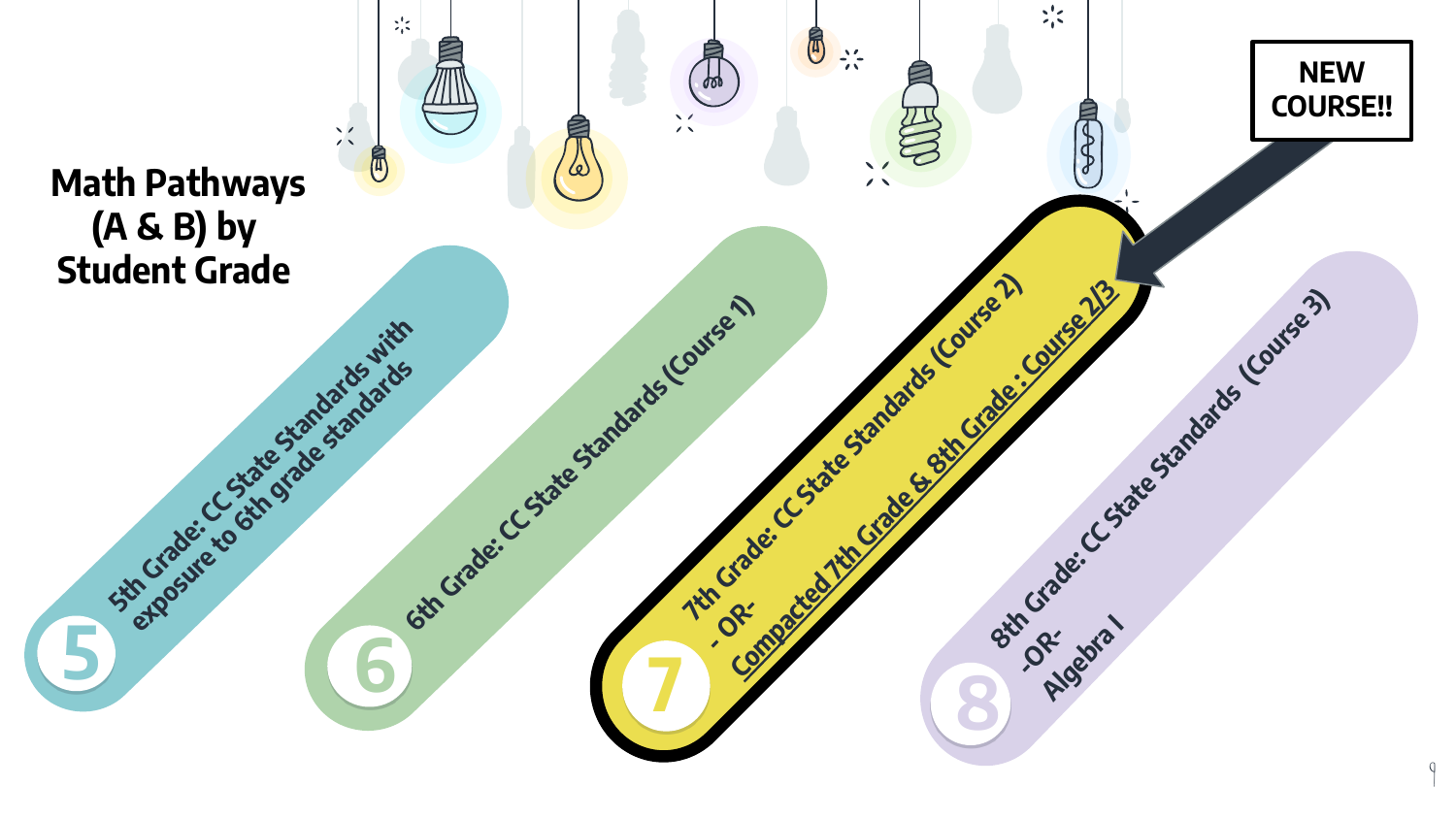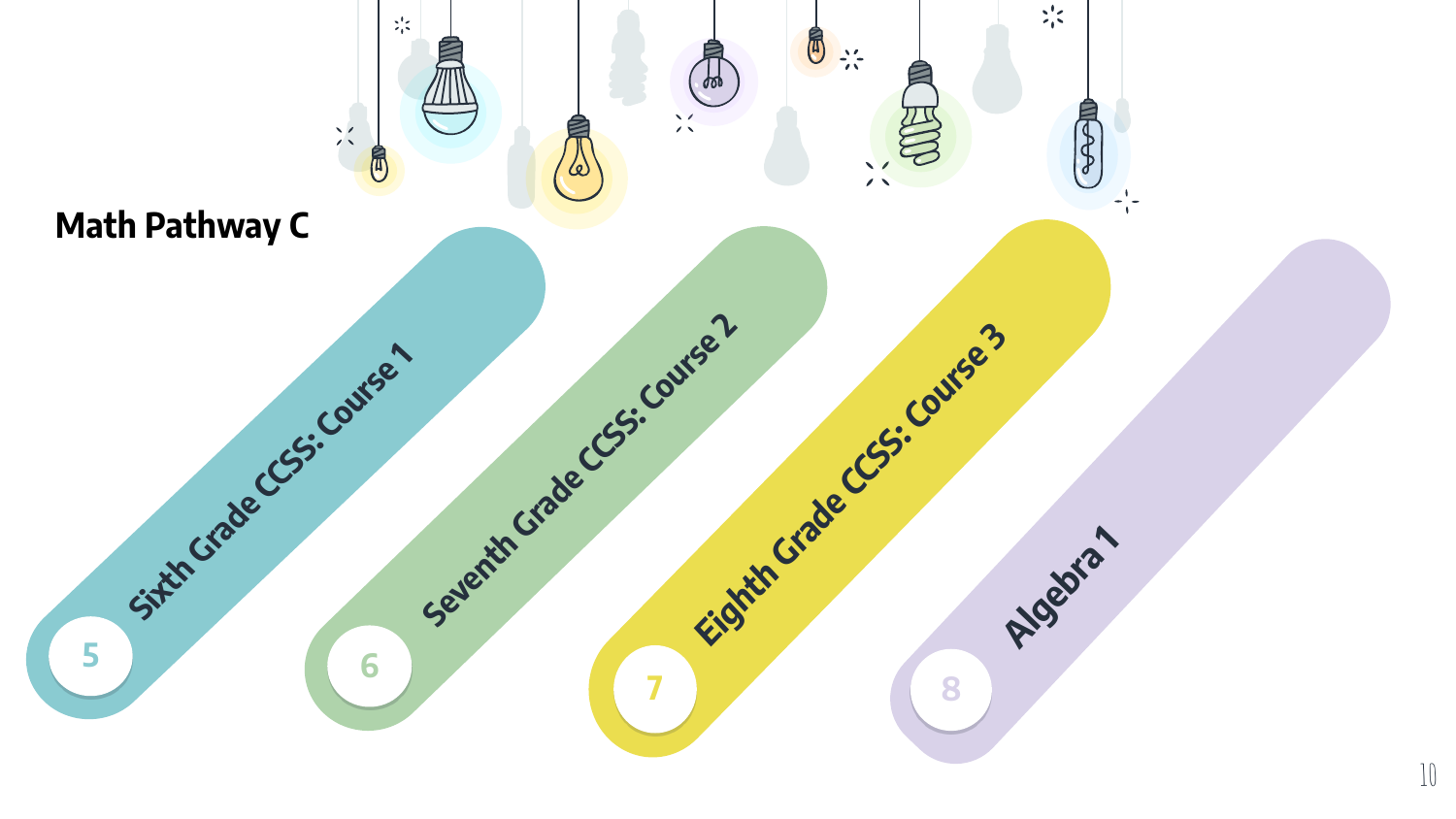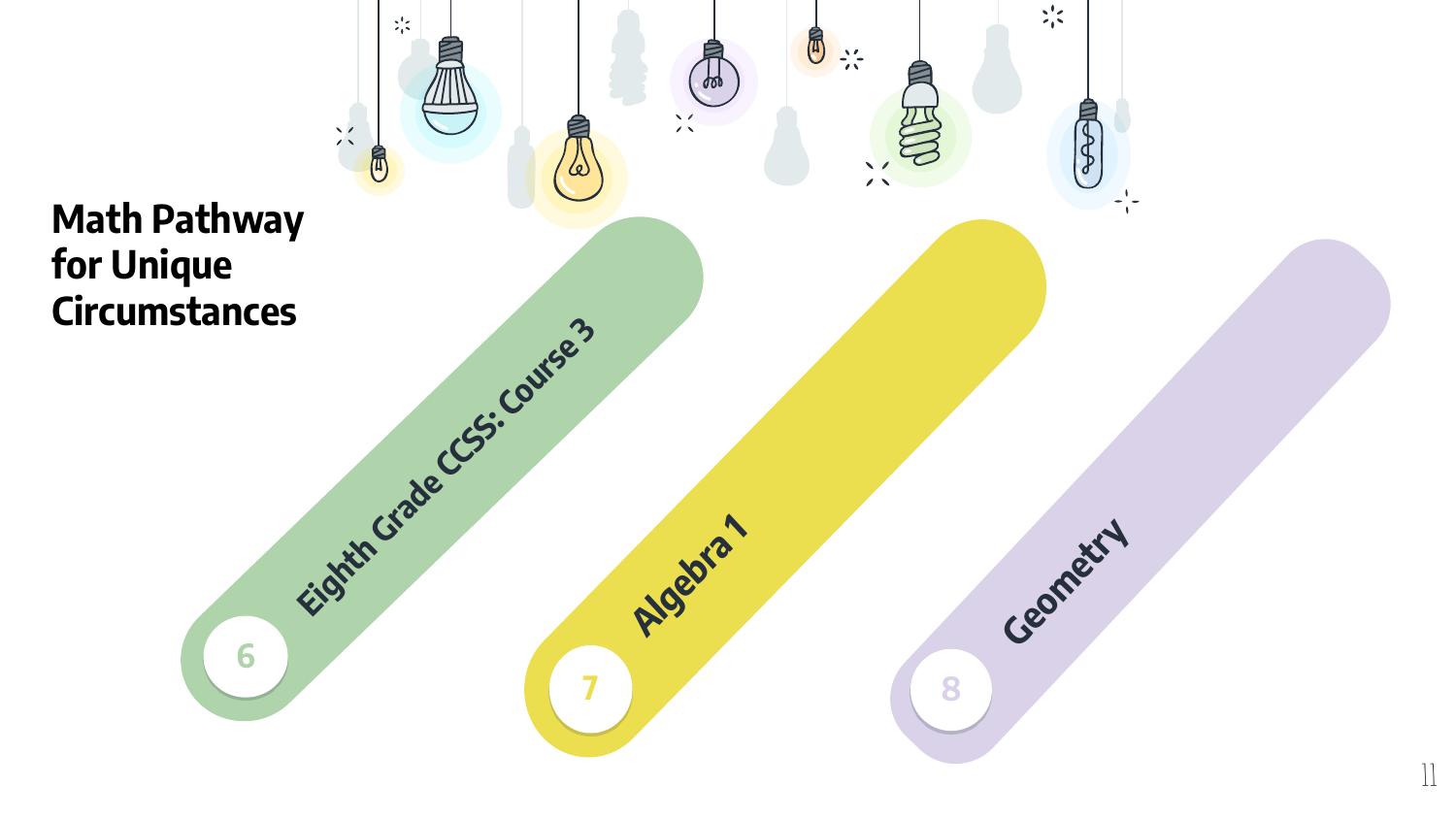## **What is Course 2/3?**

### **Course 2/3 is a compacted math course.**

- This is a rigorous, fast-paced course that combines Course 2 (Seventh Grade math) and Course 3 (Eighth Grade math) into one school year of instruction.
- Students enrolled in Course 2/3 (Compacted Math) should have a strong foundation in mathematics, a high-interest for the subject, and make a commitment to actively engage in the learning.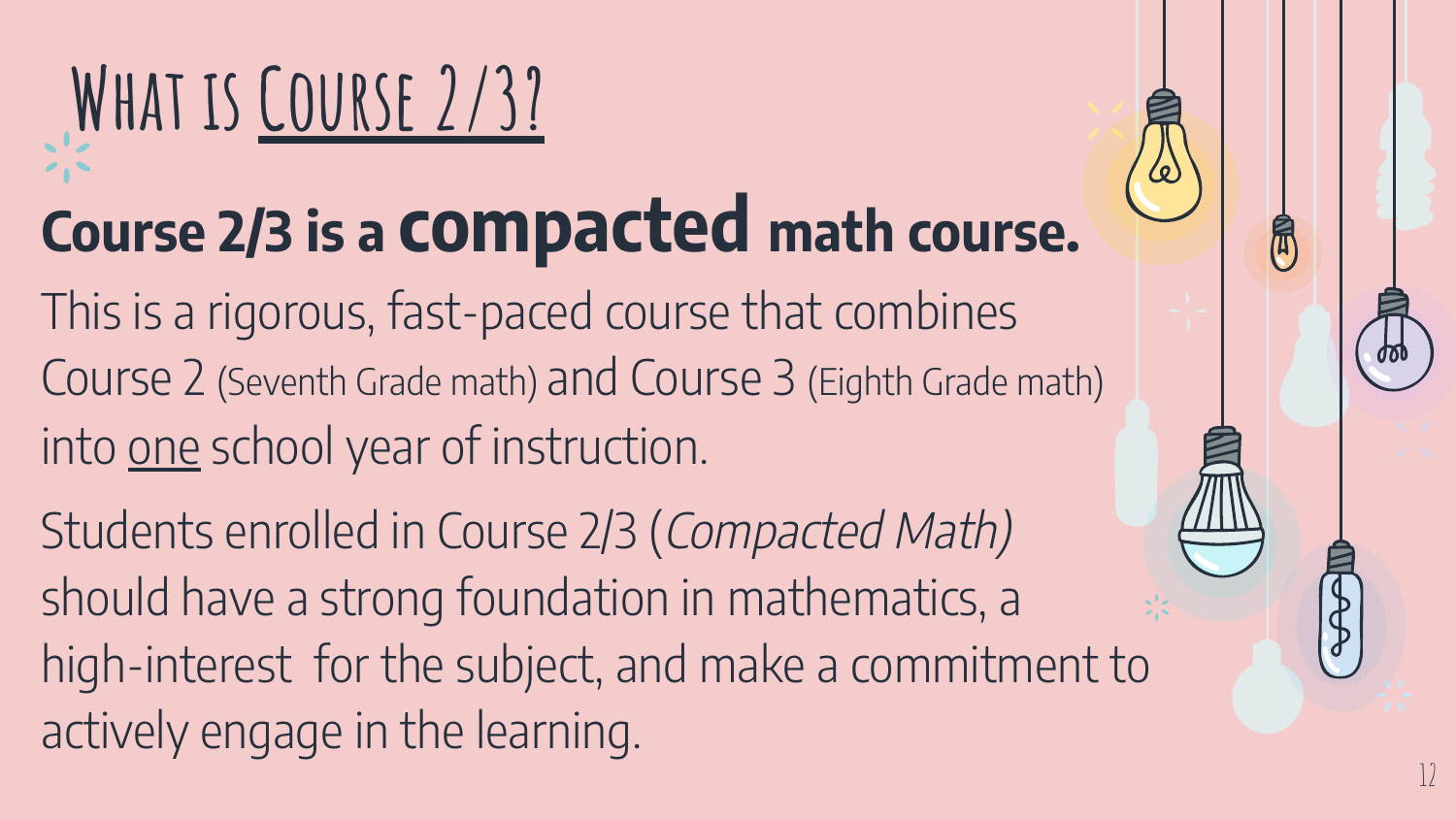### **what is the purpose of this Compacted Course?** The **purpose** of Course 2/3 (Compacted Math) is for interested students to complete two years of math content in one one school year without skipping any math topics. Course 1



 $\zeta$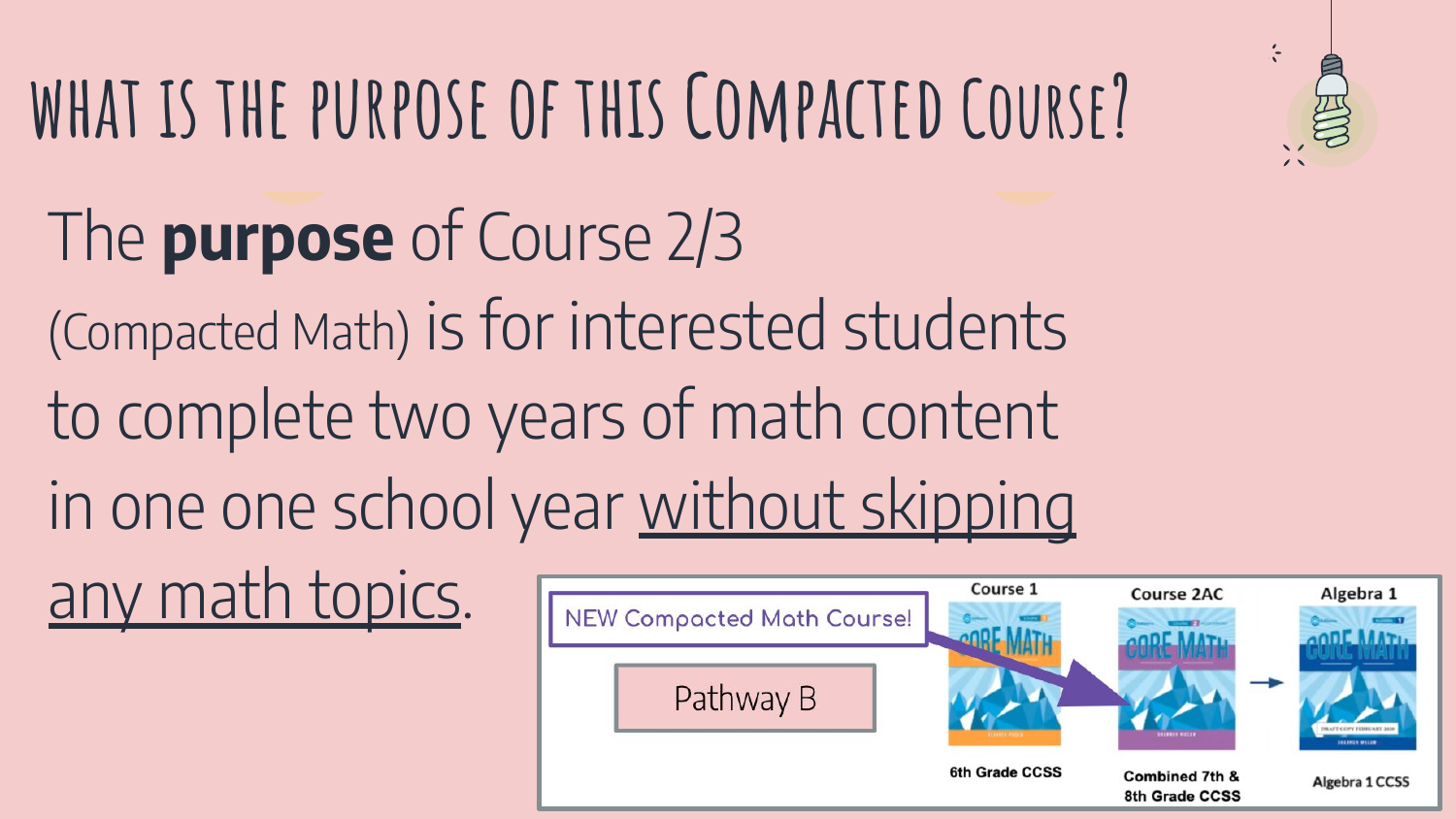**What happens at the end of Course 2/3?** Students who have found success and still enjoy  $\pmb{\langle \mathfrak{Q} }$ math will move to Algebra I in 8th grade.

Similarly, students who find the process overly challenging, need more time to learn, or discover that math is not a passion can take Course 3 in 8th grade with the added benefit of already being familiar with the learning objectives.

14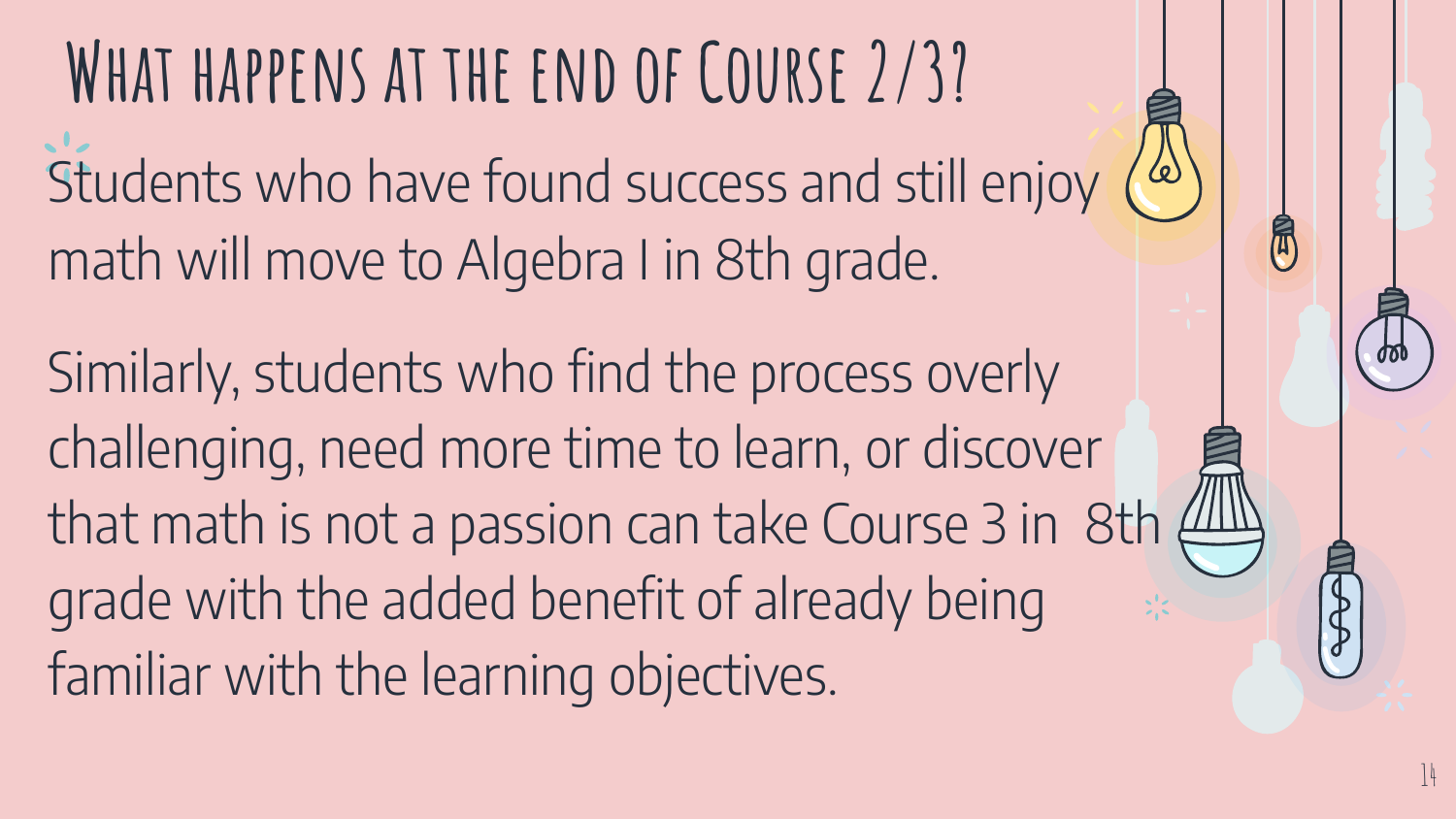**Access to the Compacted Math COurse** Access to Course 2/3 (Compacted Seventh and Eighth Grade math) will be made available to all students that demonstrate interest and readiness at the end of 6th grade.

Course 2/3 will be offered beginning in the 2023-2024 school year.

Current Gen-ed 5th-grade students who feel they would benefit from enrolling into Course 2 (Formerly  $7<sup>th</sup>$  Grade Math) as a 6th grader will have access to a Sixth-Grade Standards-Based proficiency exam. These results, as well as performance on the Fifth Grade Smarter Balanced Assessment, will determine placement for students wishing to enroll in Course 2.